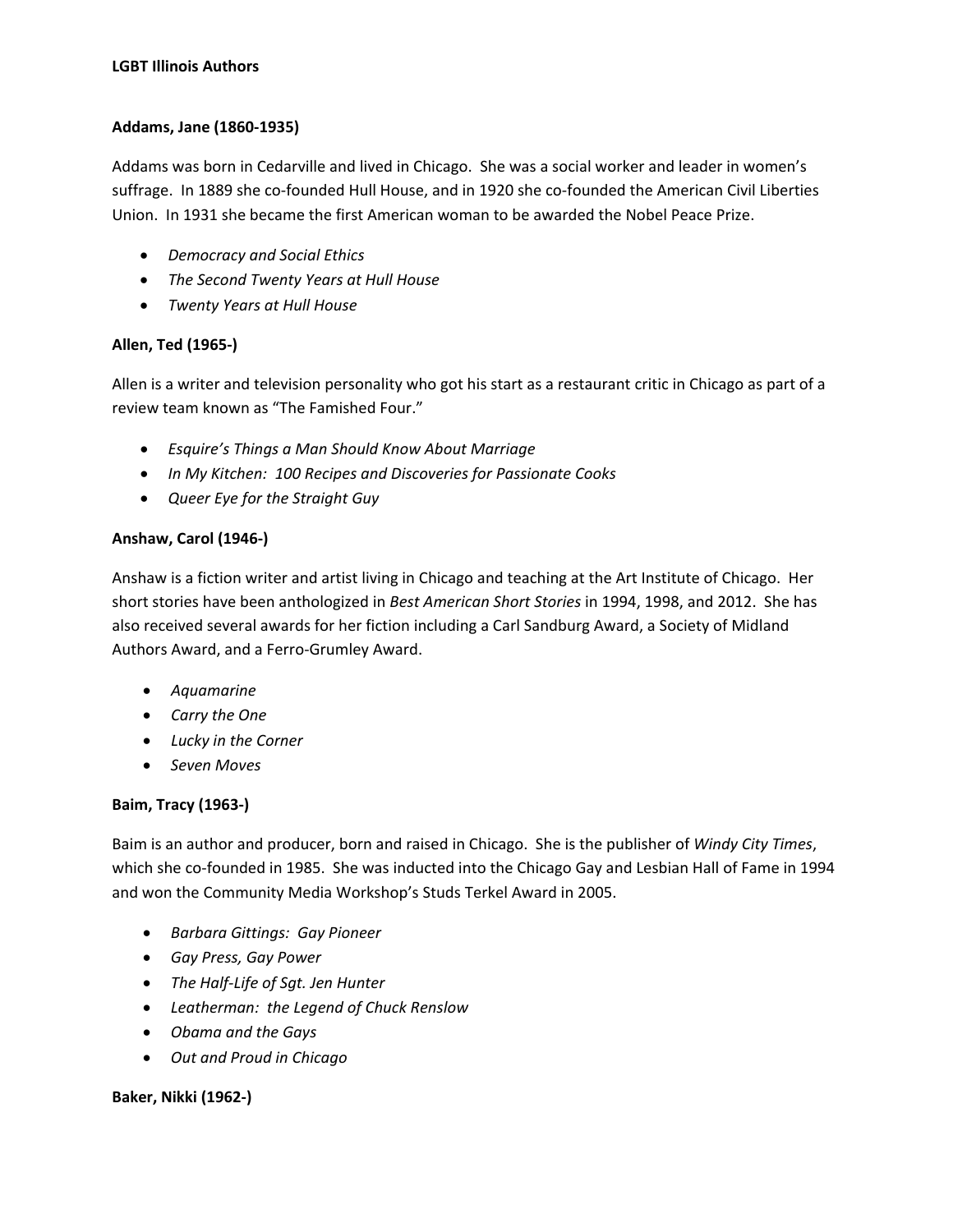Baker is a mystery writer who lived in Chicago while attending the University of Chicago. She is best known for her Virginia Kelly series of mysteries.

- *In the Game*
- *The Lavender House Murder*
- *Long Goodbyes*
- *The Ultimate Exit Strategy*

## **Bauer, Marion Dane (1938-)**

Bauer is a children's author, born and raised in Oglesby. She has won numerous awards, including a 1996 Kerlan Award, the 1995 Best Children's/Young Adult Award from Lambda Literary, and a 1987 Newberry Medal Honor.

- *Am I Blue*
- *The Blue Ghost*
- *A Dream of Queens and Castles*
- *On My Honor*
- *The Very Little Princess*
- *A Writer's Story*

## **Bergquist, Kathie (?-)**

Bergquist is a journalist and non-fiction writer living in Chicago. She has written for numerous magazines, including the column "The Kathie Klub" in the Chicago gay weekly *Nightlines*.

- *A Field Guide to Gay & Lesbian Chicago*
- *Not for Tourists Guide to Chicago, 2009*
- *Windy City Queer*

## **Birtha, Becky (1948-)**

Birtha is poet and children's author who lived in Chicago. Her book, *Grandmama's Pride*, was named a Golden Kite Award Honor Book in 2006 by the Society of Children's Book Authors and Illustrators, and she was a finalist for a Lambda Literary Lesbian Poetry Award in 1992.

- *For Nights Like This One*
- *The Forbidden Poems*
- *Grandmama's Pride*
- *Lovers' Choice*
- *Lucky Beans*

## **Borich, Barrie Jean (1959-)**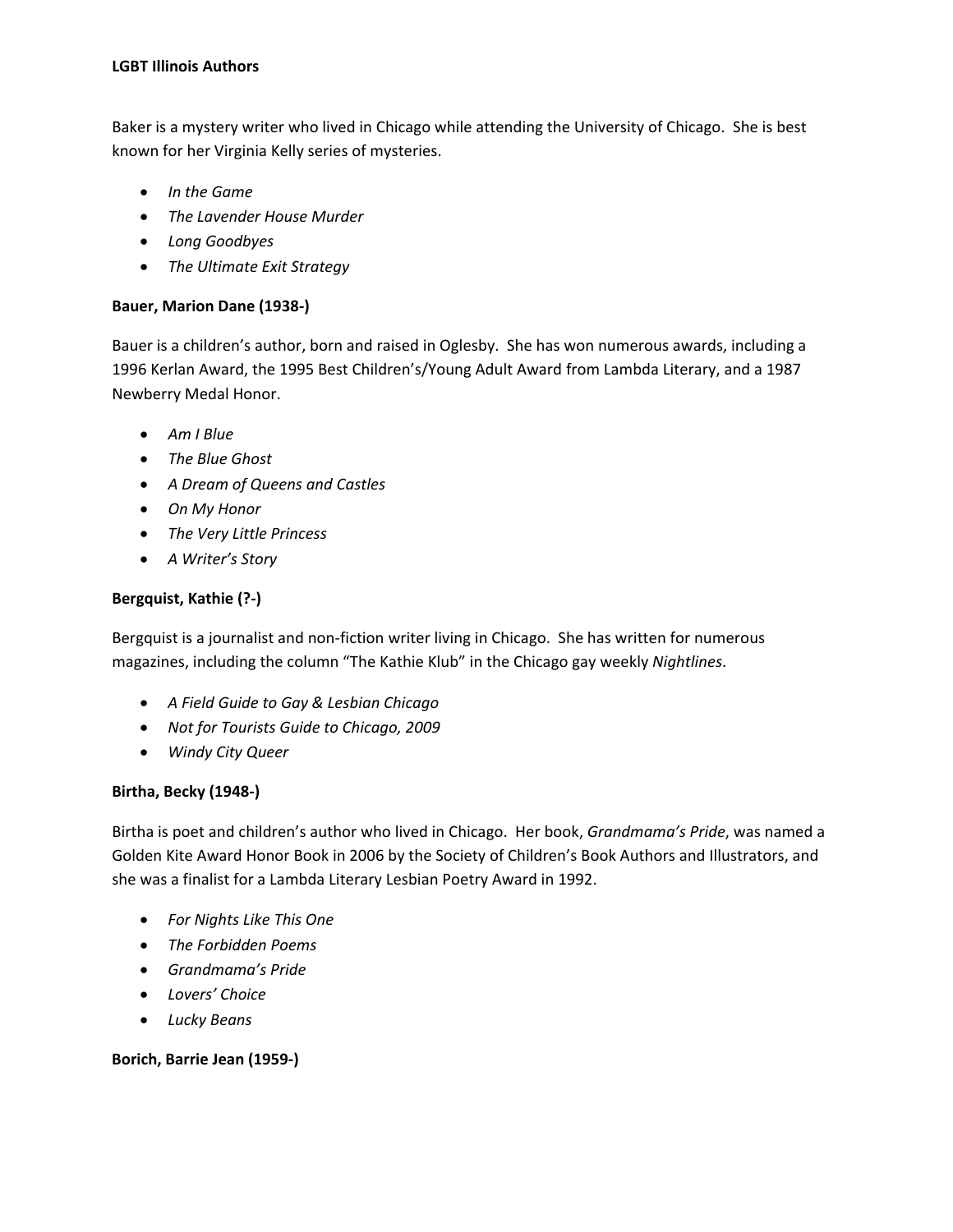Borich is a writer, editor and teacher, born in Chicago, and currently teaching creative writing at DePaul University. She has won several awards for her memoirs, including a 2000 Stonewall Book Award and a 2014 Lesbian Memoir/Biography Award from Lambda Literary.

- *Body Geographic*
- *My Lesbian Husband: Landscapes of a Marriage*
- *Restoring the Color of Roses*

#### **Bowers, Scotty (1924-)**

Bowers was born in rural Illinois and later moved to Chicago. After serving in the Marines during World War II, he moved to Hollywood and became a well-known male prostitute, eventually writing a tell-all book.

• *Full Service: My Adventures in Hollywood and the Secret Sex Lives of the Stars*

## **Brier, Jennifer (?-)**

Brier is the Director of Gender and Women's Studies at the University of Illinois at Chicago, where she also teaches in the History department. Her research interests are largely focused on exploring the historical intersections of gender, race, and sexuality. In 2014 she was inducted into the Chicago Gay and Lesbian Hall of Fame.

- *Infectious Ideas: U.S. Political Responses to the AIDS Crisis*
- *Out in Chicago: LGBT History at the Crossroads*

## **Castillo, Ana (1953-)**

Castillo is a writer, poet, editor, and educator, born and raised in Chicago. She is considered one of the leading voices of the Chicana experience. Among the awards she has received are a 1987 American Book Award, a Carl Sandburg Book Award, the Sor Juana Achievement Award in 1998, and the 2015 Bisexual Fiction Award from Lambda Literary.

- *Give it to Me*
- *I Ask the Impossible: Poems*
- *Loverboys: Stories*
- *The Mixquiahuala Letters*
- *So Far from God*
- *Watercolor Women, Opaque Men*
- *Women Are Not Roses*

## **Charlot, Anita M. (1965-)**

Charlot is lifelong resident of Chicago. She is a relationship expert, author, speaker, mentor, and founder of Purrfect Harmony Unlimited.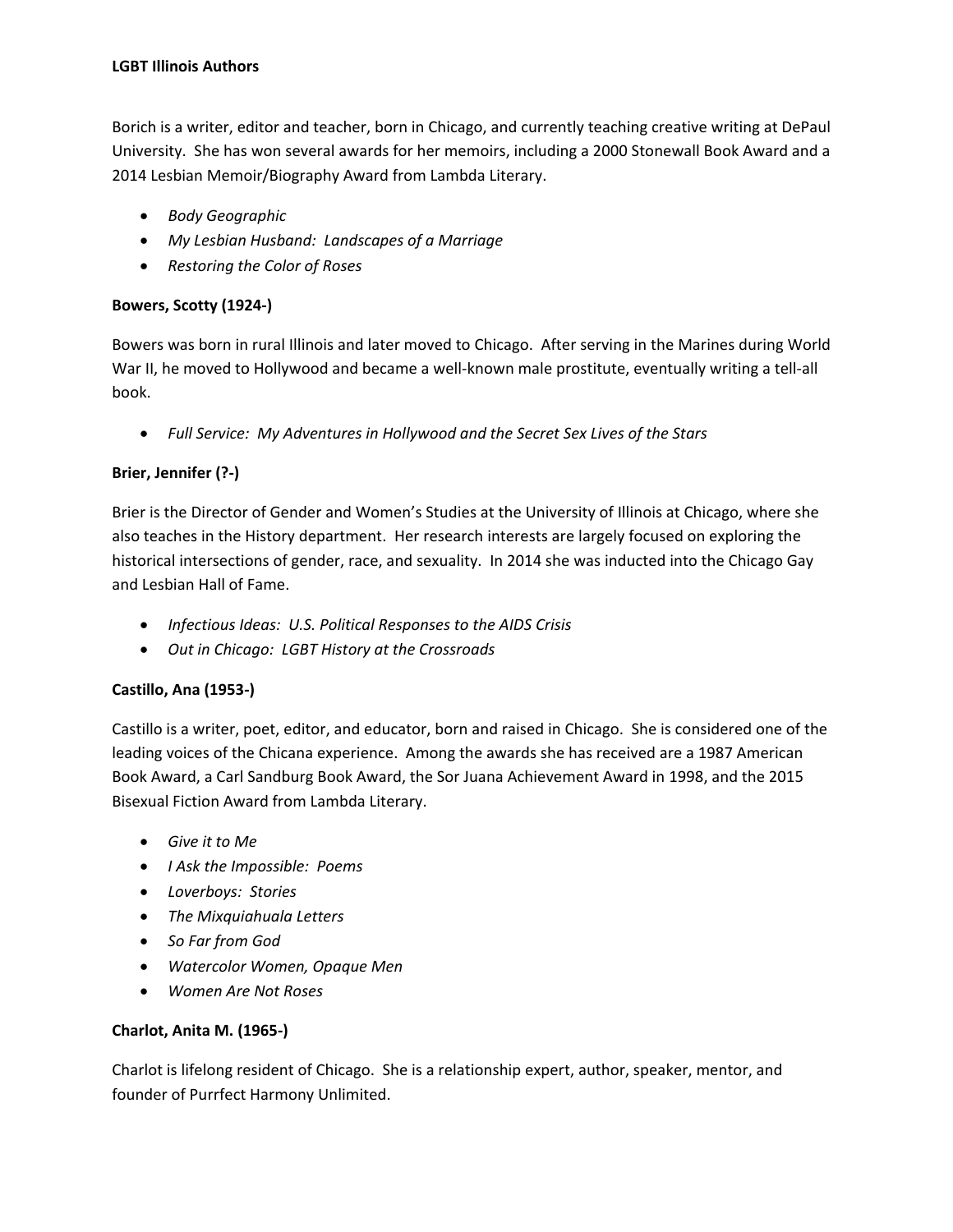- *The 5 Phases of Dating…Without Losing Sight of Your Purrfectly Authentic Self*
- *Poetic Growing Pains*

#### **Chauncey, George (1954-)**

Chauncey is a professor who taught at the University of Chicago from 1991-2006. He is co-director of the Yale Research Initiative on the History of Sexualities. His book *Gay New York* won the Frederick Jackson Turner Prize, the *Los Angeles Time Book Prize*, and the Men's Gay Studies Award from Lambda Literary, among others.

- *Gay New York: Gender, Urban Culture, and the Making of the Gay Male World*
- *Why Marriage?: The History Shaping Today's Debate Over Gay Equality*

## **Craft, Michael (1950-)**

Craft is a novelist from Elgin. He is the author of the Claire Gray and Mark Manning series of mysteries, three of which have been finalists for the Gay Men's Mystery Award from Lambda Literary.

- *Boy Toy*
- *Desert Spring*
- *Desert Winter*
- *Hot Spot*
- *Name Games*

## **De la Croix, St. Sukie (1951-)**

De la Croix is a writer, playwright, and photographer. He was born in the United Kingdom, but has been living in Chicago for over twenty years. His work had appeared in numerous periodicals, including *Windy City Times*, *Chicago Free Press*, *Nightlines*, and *Gay Chicago*. In 2012 he was inducted in the Chicago Gay and Lesbian Hall of Fame.

• *Chicago Whispers: a History of LGBT Chicago Before Stonewall*

# **D'Emilio, John (1948-)**

D'Emilio is a Professor of History and Women's and Gender Studies at the University of Illinois at Chicago. He has been awarded two Stonewall Book Awards as well as the 2002 Editor's Choice Award from Lambda Literary. In 2005 he was inducted into the Chicago Gay and Lesbian Hall of Fame.

- *Intimate Matters: A History of Sexuality in America*
- *Lost Prophet: Bayard Rustin and the Quest for Peace and Justice in America*
- *Sexual Politics, Sexual Communities*
- *The World Turned: Essays on Gay History, Politics, and Culture*

## **Dymmoch, Michael Allen (1947-)**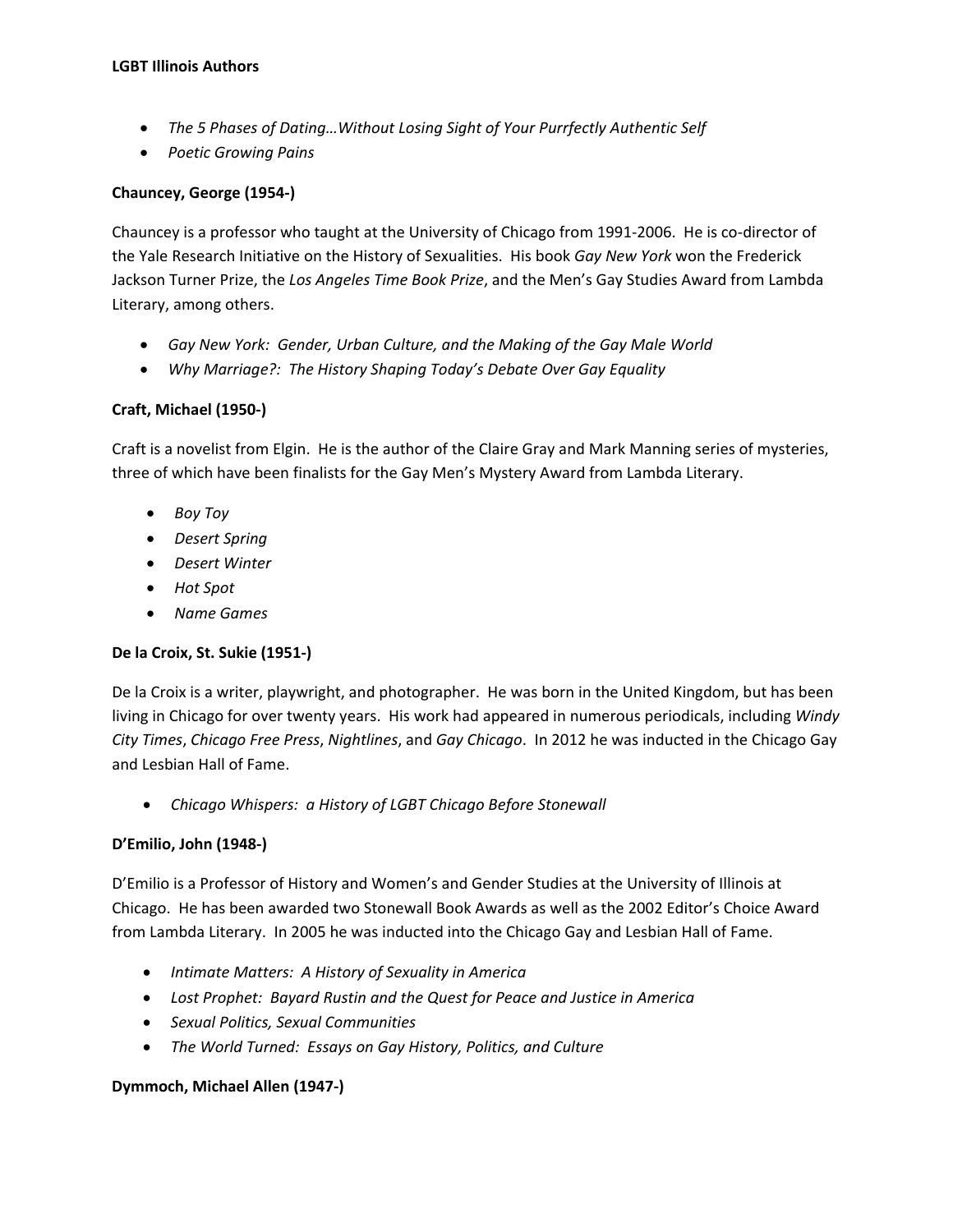Dymmoch is a writer living in the Chicago area. She is best known for her mystery novels featuring cats. She won the St. Martin's Press Malice Domestic Award for Best First Traditional Novel.

- *The Death of Blue Mountain Cat*
- *The Feline Friendship*
- *Incendiary Designs*
- *The Man Who Understood Cats*

#### **Elledge, James (1950-)**

Elledge is an author and editor, born in Granite City. He is currently a professor of English at Kennesaw State University in Georgia.

- *Henry Darger, Throw Away Boy*
- *James Dickey: a Bibliography, 1947-1974*
- *Masquerade: queer Poetry in America to the End of WWII*
- *Various Envies: Poems*

#### **Foster, Jeannette Howard (1895-1981)**

Foster was a librarian, poet, and scholar from Oak Park. Her study *Sex Variant Women in Literature* has become a seminal work in the field of LGBT studies. It also won the 1974 Stonewall Book Award. In 1998 she was inducted into the Chicago Gay and Lesbian Hall of Fame.

- *Two Women Revisited: Poetry of Jeannette Foster and Valerie Taylor*
- *Sex Variant Women in Literature*

## **Gerrold, David (1944-)**

Gerrold is a science fiction novelist and screenwriter from Chicago. He wrote episodes for several science fiction television series including *Star Trek*, *Babylon 5*, *Land of the Lost*, and *The Twilight Zone*. His novelette *The Martian Child* won both the 1994 Nebula Award for Best Novelette and the 1995 Hugo Award for Best Novelette. It was later expanded into a novel and adapted into a feature film.

- *The Covenant of Justice*
- *The Man Who Folded Himself*
- *The Martian Child*
- *When HARLIE Was One*

## **Goldbloom, Goldie (1964-)**

Goldbloom is a novelist and short story writer, originally from Australia, but now living in Chicago where she teaches creative writing at Northwestern University. Her short stories have appeared in numerous literary journals and anthologies. In 2008 she won the Association of Writers and Writing Programs Award for Fiction.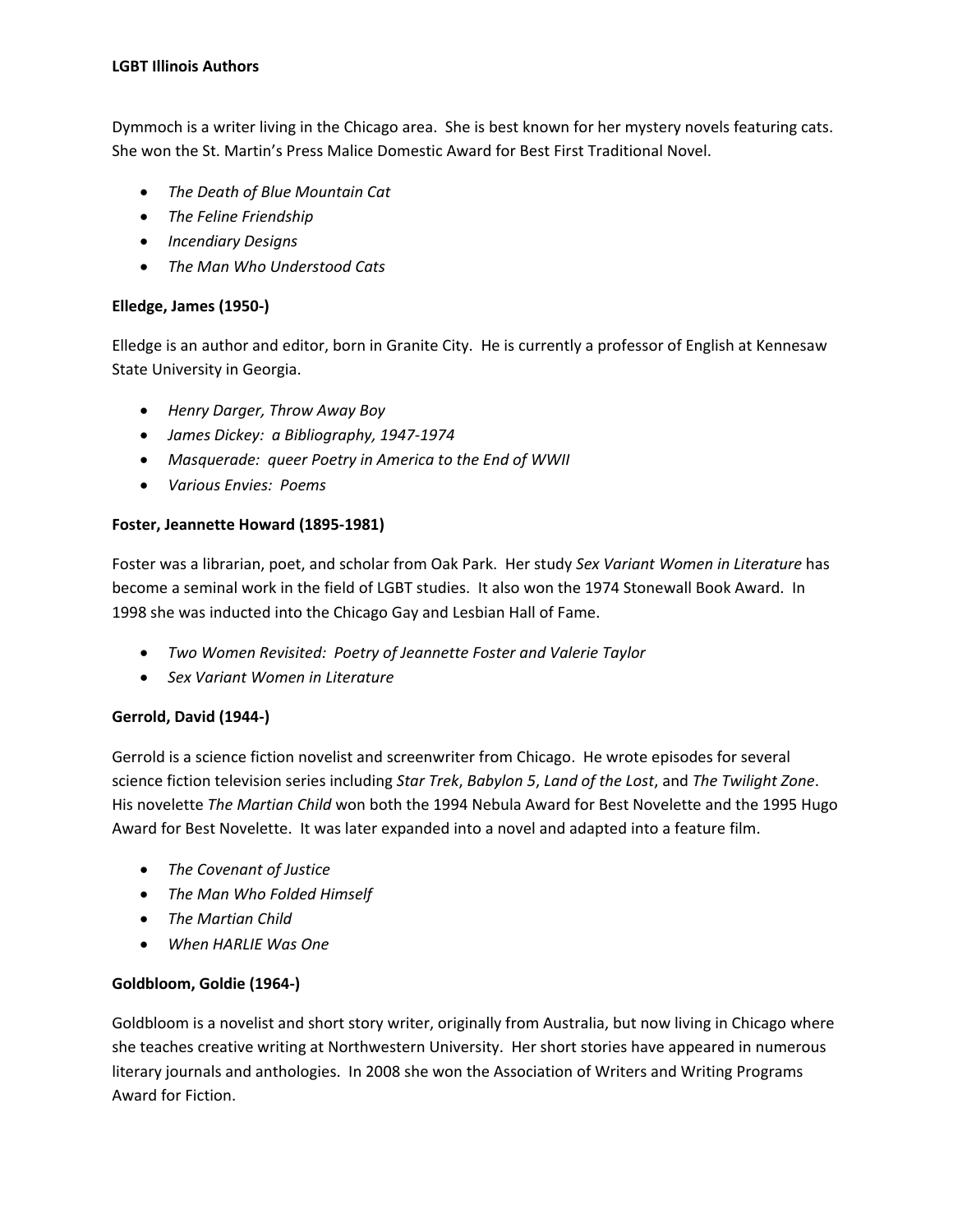- *The Paperback Shoe*
- *Toads' Museum of Freaks and Wonders*
- *You Lose These and Other Stories*

## **Grahn, Judy (1940-)**

Grahn is a poet who was born in Chicago. In 1969 she co-founded the first all-woman press, the Women's Press Collective. Among the awards she won throughout her career are a Stonewall Book Award in 1985, an American Book Award in 1983, the 2009 Lesbian Poetry Award from Lambda Literary, the 2013 Lesbian Memoir/Biography Award from Lambda Literary, and the Bill Whitehead Award for Lifetime Achievement from Publishing Triangle in 1994.

- *Another Mother Tongue: Gay Words, Gay Worlds*
- *Blood, Bread, Roses*
- *Edward the Dyke: and Other Poems*
- *A Simple Revolution: the Making of a Poet Activist*

## **Gray, P.J. (?-)**

Gray is a writer living in Chicago. He is the former managing editor of *Pride* magazine.

- *Bear Cookin'*
- *Coming Home*
- *More Bear Cookin'*
- *Trippin'*

## **Halperin, David M. (1952-)**

Halperin is an author and academic, born in Chicago. He is currently the W. H. Auden Distinguished University Professor of the History and Theory of Sexuality at the University of Michigan. He also cofounded *GLQ: a Journal of Lesbian and Gay Studies*. He won a Lambda Literary Award for Anthologies in 1994 and has been a finalist three other times.

- *How to Be Gay*
- *How to Do the History of Homosexuality*
- *Lesbian and Gay Studies Reader*
- *One Hundred Years of Homosexuality*
- *Saint Foucault: Towards a Gay Hagiography*

## **Hansberry,Lorraine (1930-1965)**

Hansberry was a playwright and author, born and raised in Chicago. He play, *A Raisin in the Sun*, was the first by an African American woman to be produced on Broadway. It won the 1961 New York Drama Critics Circle Award and was made into a feature film. She was posthumously inducted into the Chicago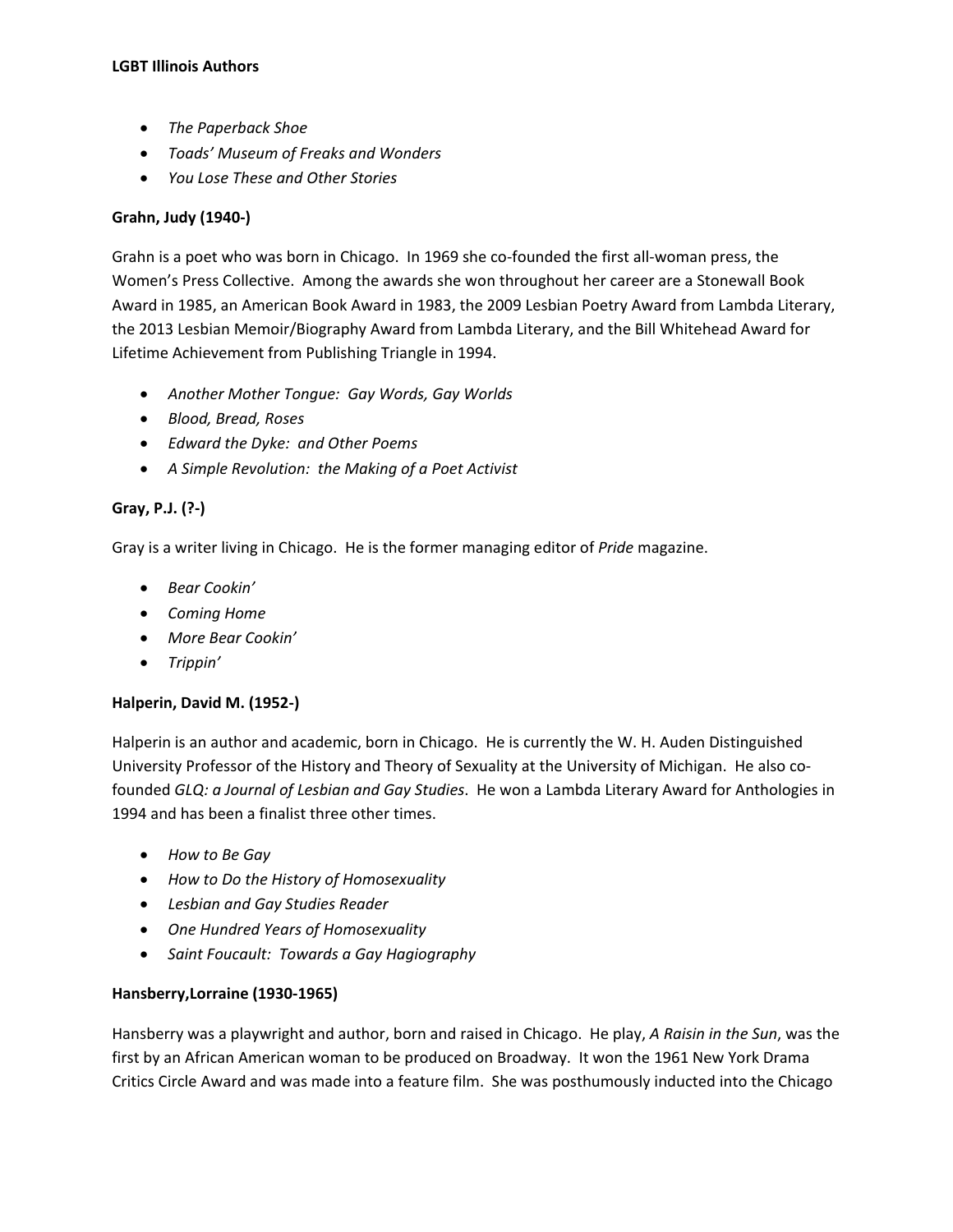Literary Hall of Fame in 2010 and the Chicago Gay and Lesbian Hall of Fame in 1999. Her name is engraved on the frieze of the Illinois State Library.

- *The Movement: Documentary of a Struggle for Equality*
- *A Raisin in the Sun*
- *The Sign in Sidney Brustein's Window*
- *To Be Young, Gifted, and Black*

## **Harper, Jorjet (1947-)**

Harper is a journalist, performer, and speaker who has lived in Chicago since 1979. She has written for numerous magazines and newspapers such as *Blazing Star*, *Outlines*, *Hot Wire: the Journal of Women's Music and Culture*, and *Windy City Times*. In 1998 she was inducted into the Chicago Gay and Lesbian Hall of Fame.

- *Lesbomania*
- *Tales from the Dyke Side*

#### **Harris, E. Lynn (1955-2009)**

Harris was a best-selling novelist who lived in Chicago. He was a pioneer in gay black fiction and had 10 consecutive books on the *New York Times* bestseller list. Throughout his career he won numerous awards, including the Blackboard Novel of the Year Award three times, a James Baldwin Award for Literary Excellence, and a Best Anthologies Award from Lambda Literary in 2005. He also founded the E. Lynn Harris Better Days Foundation, which provides support for aspiring writers and artists.

- *Abide with Me*
- *I Say a Little Prayer*
- *Invisible Life*
- *No One in the World*
- *What Becomes of the Broken Hearted*

## **Hassinger, Amy (1972-)**

Hassinger is a writer and teacher living in Urbana. The audio version of her novel *Nina: Adolescence* won a Listen Up! Award from Publisher's Weekly. She also received a 2006 Finalist Award in Prose from the Illinois Arts Council, and her short story, "La Llorona" was anthologized in *Best Lesbian Love Stories 2004*.

- *After the Dam*
- *Finding Katahdin: an Exploration of Maine's Past*
- *Nina: Adolescence*
- *The Priest's Madonna*

## **Hemphill, Essex (1957-1995)**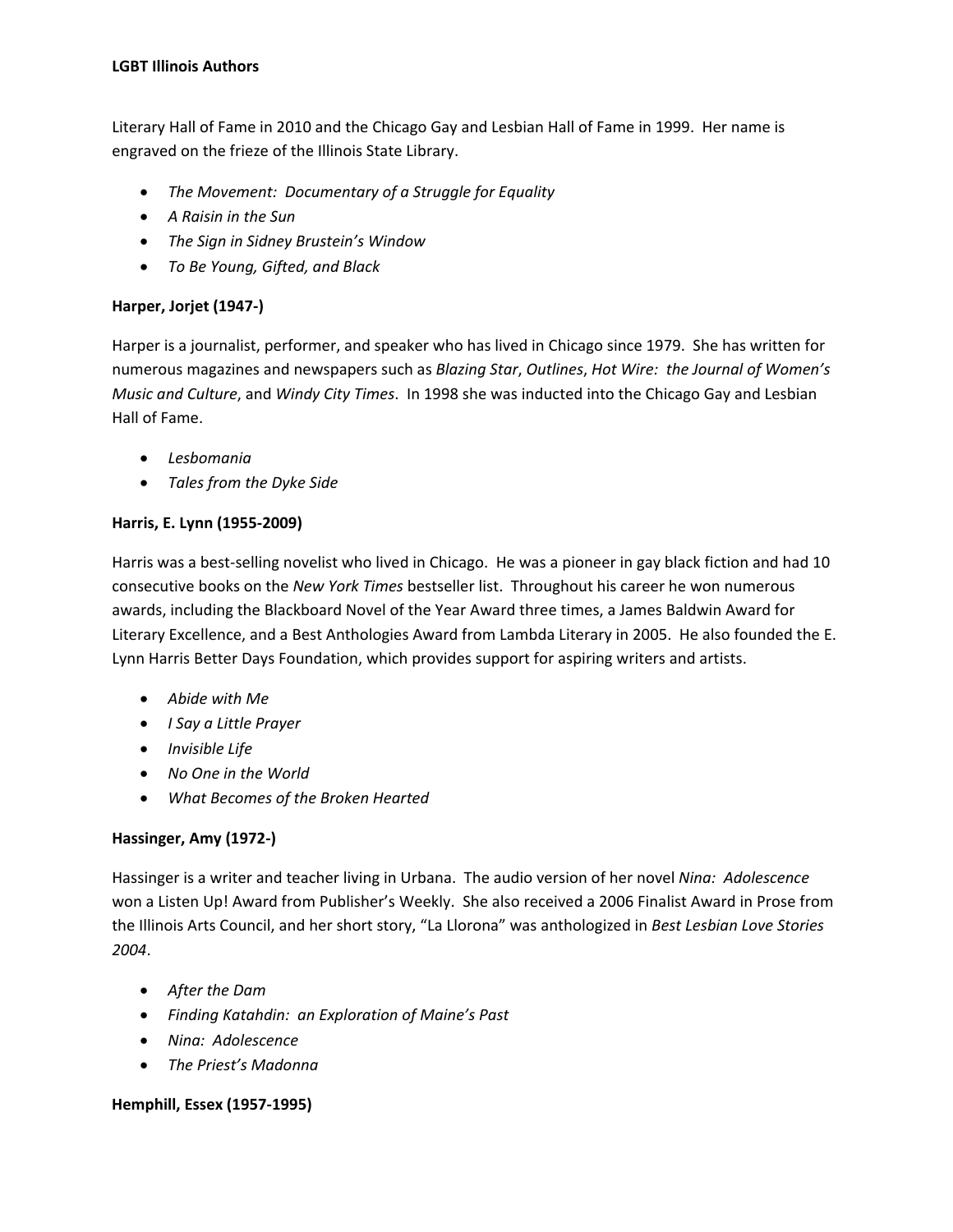Hemphill was a poet and performance artist, born and raised in Chicago. His first full-length collection of poems won the National Library Association's Gay, Lesbian, and Bisexual New Author Award, and he won a 1992 Gay Men's Anthology Award from Lambda Literary. His poetry was also included in the 1989 film *Looking for Langston*.

- *Brother to Brother: New Writings by Black Gay Men*
- *Ceremonies: Prose and Poetry*
- *Conditions: Poems*
- *Earth Life: Poems*

## **Hunter, Fred (1954-)**

Hunter is a writer living in Chicago. He is best known for the Jeremy Ransom/Emily Charters mysteries and the Alex Reynolds series.

- *Federal Fag*
- *National Nancys*
- *Presence of Mind*
- *Ransom at Sea*
- *Ransom for a Holiday*

## **Hutchinson, Jean (1940-2008)**

Hutchinson was a writer and high school English teacher who lived in Godfrey. Together with her partner Marcy Jacobs, she co-wrote the Meg Darcy mysteries under the pen name Jean Marcy. Their novel *Mommy Deadest* won the 2001 Best Lesbian Mystery Award from Lambda Literary.

- *Cemetery Murders*
- *A Cold Case of Murder*
- *Dead and Blonde*
- *Mommy Deadest*

## **Jacobs, Marcy (1959-)**

Jacobs lives in Godfrey and, along with her partner, Jean Hutchinson, co-wrote the Meg Darcy series of mystery novels under the pen name Jean Marcy. Their novel *Mommy Deadest* won the 2001 Best Lesbian Mystery Award from Lambda Literary.

- *Cemetery Murders*
- *A Cold Case of Murder*
- *Dead and Blonde*
- *Mommy Deadest*

## **James, Renee (?-)**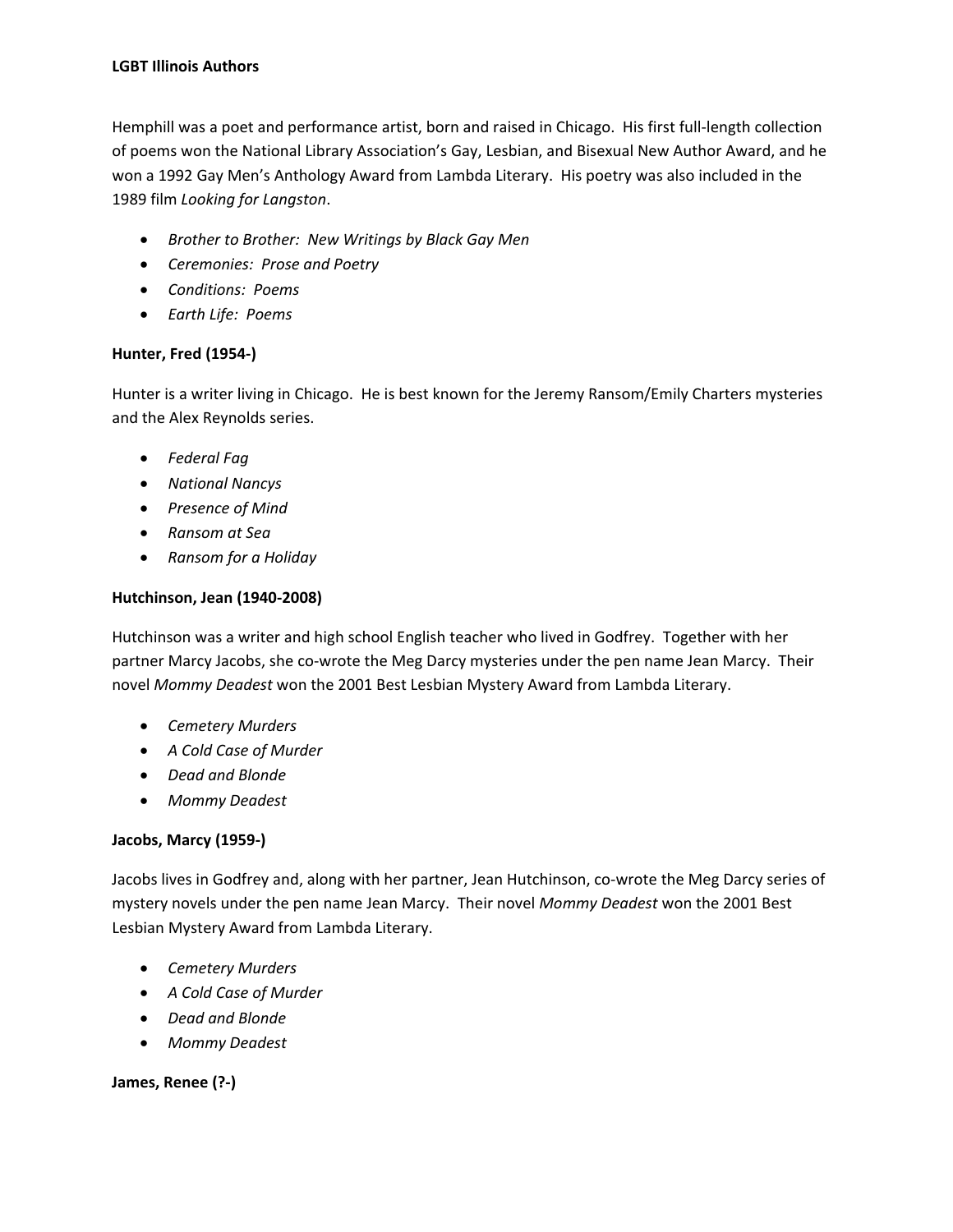James is a writer living in the Chicago area. She is active in the transgender community and edited the Chicago Gender Society newsletter for five years. She won the 2012 Chicago Writers' Association Indie Book of the Year for her novel, *Coming Out Can be Murder*.

• *Coming Out Can be Murder* reworked and later published as *Transition to Murder*

## **Jones, Joyce Marie (1954-2015)**

She was a poet, born in Carbondale, who also received her degree in journalism from Southern Illinois University.

• *Marshmellow Softness and Rock Hard Taffy*

# **Keating, AnaLouise (?-)**

Keating was born in Chicago, and received her BA from Wheaton College and her MA and PhD from the University of Illinois, Chicago. She is a Professor of Women's Studies at Texas Women's University. She has authored/edited a number of books and numerous articles on topics such as feminist theory, queer studies, Chicana/Latina authors, and African-American Literature.

- *Teaching Transformation: Transcultural Classroom Dialogues*
- *Transformation Now! Towards a Post-Oppositional Politics of Change*
- *Women Reading Women Writing*

## **Kear, Lynn (1957-)**

Kear is a college professor and writer who grew up in Streator and St. Charles, and attended several Illinois colleges and universities. She has written in a variety of genres, including non-fiction, fiction, biography, and crime fiction.

- *Black-Hearted Bitch*
- *Kay Francis: A Passionate Life and Career*
- *Killing Rosa*
- *We're Here: An Investigation into Gay Reincarnation*

## **Keehnen, Owen John (1960-)**

Keehnen is a novelist, short story writer, essayist, interviewer, and historian born in Rockford, and now living in Chicago. He is dedicated to the preservation of Chicago LGBT history through his biographies of notable figures, as well as his articles and interviews. Additionally, he was on the founding committee of The Legacy Project, an organization dedicated to honoring notable LGBT figures. He was a 2011 inductee into the Chicago Gay and Lesbian Hall of Fame.

- *Jim Flint: The Boy from Peoria*
- *Leatherman: The Legend of Chuck Renslow*
- *LGBT Book of Days: A Fun and Comprehensive Guide to Important Dates in LGBT History*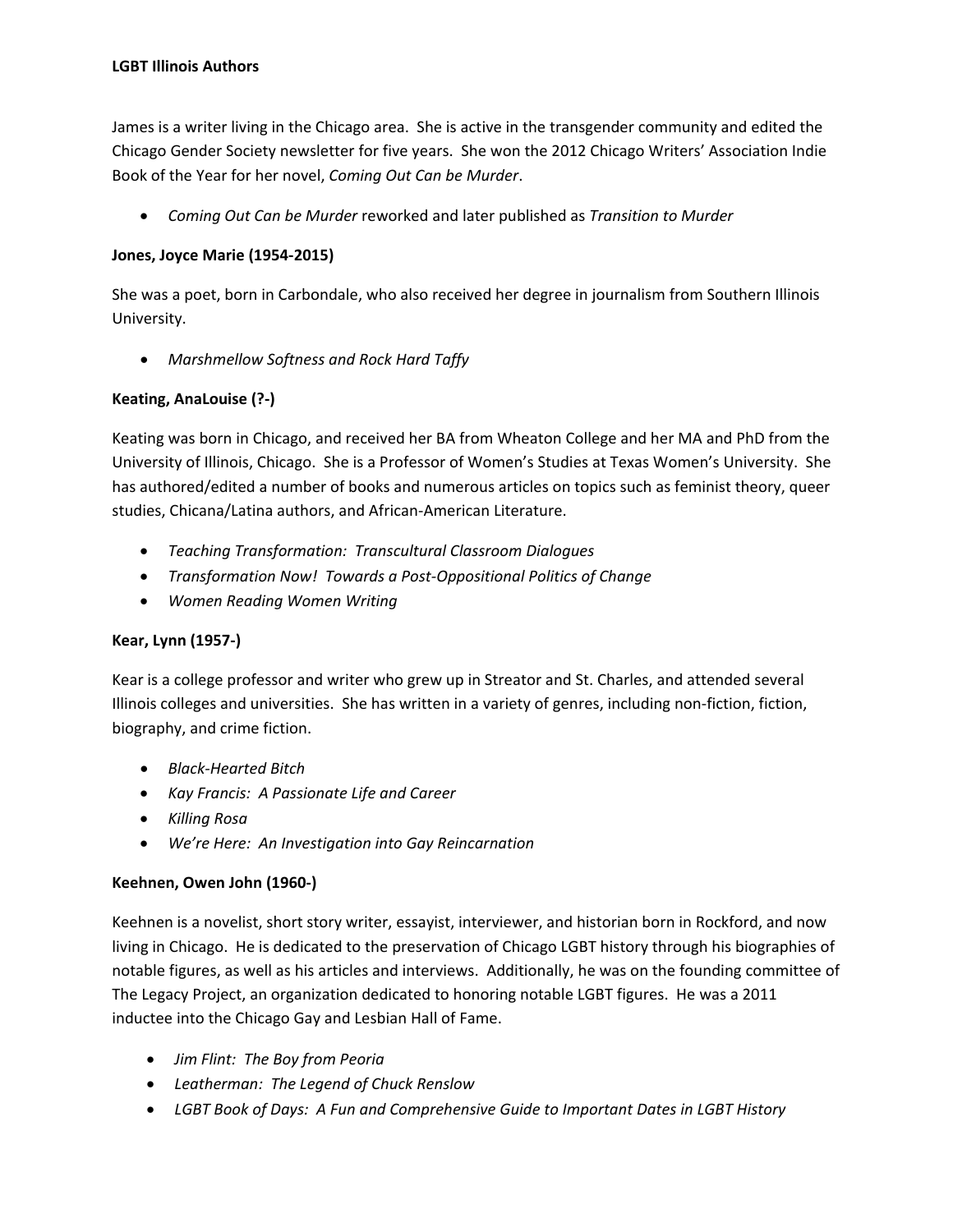- *The Sand Bar*
- *We're Here, We're Queer*
- *Young Digby Swank: Growing Up Gay and Catholic Sure is Hell!*

#### **Klise, James (?-)**

Klise was born in Peoria, and makes his home in Chicago. He is a high school librarian, short story writer, and young adult novelist. His first novel, *Love Drugged*, was a 2011 Stonewall Honor Book and a finalist for the Lambda Literary Award for LGBT Children's/Young Adult. *The Art of Secrets* was a 2015 Illinois Reads selection and won several awards, including the 2015 Young Adult Edgar Award.

- *The Art of Secrets*
- *Love Drugged*

## **Laughlin, Anne (1955-)**

Laughlin is primarily a mystery writer. She was born in Chicago, and still makes her home there. She has published five novels under her own name, and under the pen name Lesley Gowan. She has won awards for Best Mystery in 2010 and Best Erotica in 2012 from the Golden Crown Literary Society. She was also named a 2014 Emerging Writers Retreat Fellow by Lambda Literary.

- *The Collectors* (as Lesley Gowan)
- *Veritas*

## **Manalansan IV, Martin F. (?-)**

Manalansan is a native of the Philippines, who now resides in Chicago and is an Associate Professor of Asian American Studies, Anthropology, LAS Global Studies, and Latin American and Caribbean Studies at the University of Illinois, Urbana-Champaign. Among his research interests are ethnography of Asian America, Filipino global migration, and immigrant inhabitations. He has written or edited a number of books, books chapters, and journal articles on these and other topics.

- *Eating Asian America: A Food Studies Reader* (co-editor)
- *Global Divas: Filipino Gay Men in the Diaspora*
- *Queer Globalizations: Citizenship and the Afterlife of Colonialism* (co-editor)

## **Markowitz, Judith (1946-)**

Markowitz is a Chicago native, and an internationally-recognized leader in the field of speech processing and speaker recognition. Along with being the president of J. Markowitz Consultants, she is Technology Editor at *Speech Technology Magazine* and serves on the editorial review board of the *International Journal of Speech Technology*. She has written numerous books, book chapters, reports, papers, and articles on speech processing and speaker recognition. In 2003, she received a GLBT Technology and Business Leadership Award.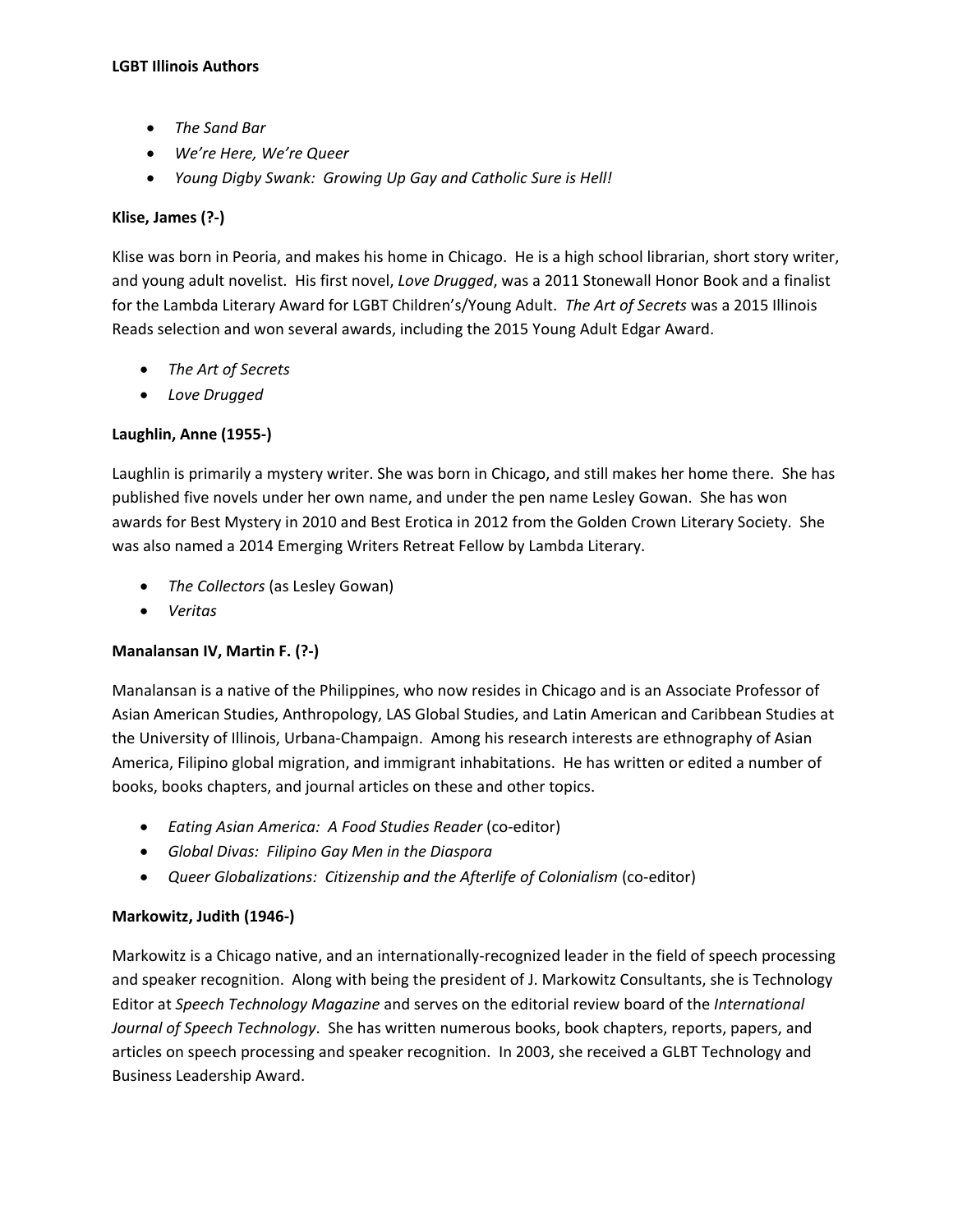- *Gay Detective Novel: Lesbian and Gay Main Characters & Themes in Mystery Fiction*
- *Using Speech Recognition: A Guide for Application Developers*

## **McDonald, Robert (1963-)**

McDonald is a poet and non-fiction writer living in Chicago. He is also a bookseller and his poetry has been published in numerous literary journals. His poem "Postcard Written at the 'The Perfect Cup'" won an Illinois Arts Council 2009 Literary Award.

• *A Field Guide to Gay and Lesbian Chicago*

## **Miller, Martha (1947-)**

Miller is a lifelong resident of Springfield, and received her Associate's degree from Lincoln Land Community College, and her Bachelor's and Master's from the University of Illinois, Springfield. She is a novelist, short story writer, playwright, and journalist. She has also taught English and writing at several Central Illinois colleges and universities. In 2012, her novel, *Retirement Plan*, was a finalist for the Lesbian Mystery Award from Lambda Literary.

- *Retirement Plan*
- *Tales from the Levee*
- *Widow*

## **Mohr, Richard (?-)**

Mohr received his Bachelor's degree from the University of Chicago, and is Professor Emeritus of Philosophy and Classics at the University of Illinois, Urbana-Champaign. He has written numerous columns, articles, and books on social issues affecting gays. His book *Gay Ideas* received an Editor's Choice award in 1993 from Lambda Literary.

- *Gay Ideas: Outing and Other Controversies*
- *The Long Arc of Justice: Lesbian and Gay Marriage, Equality, and Rights*
- *A More Perfect Union: Why Straight America Must Stand up for Gay Rights*
- *Pottery, Politics, Art: George Ohr and the Brothers Kirkpatrick*

## **Munson, Peggy (1968-)**

Munson is fiction writer, poet, and essayist originally from Normal. Her work has been published in numerous literary journals, magazines, and anthologies. Her novel *Origami Striptease* was a finalist for the 2006 Lesbian Debut Fiction award from Lambda Literary. The 2003 edition of *Best American Poetry* included her poem "Four Deaths That Happened Daily."

- *Origami Striptease*
- *Pathogenesis*
- *Stricken: Voices from the Hidden Epidemic of Chronic Fatigue Syndrome*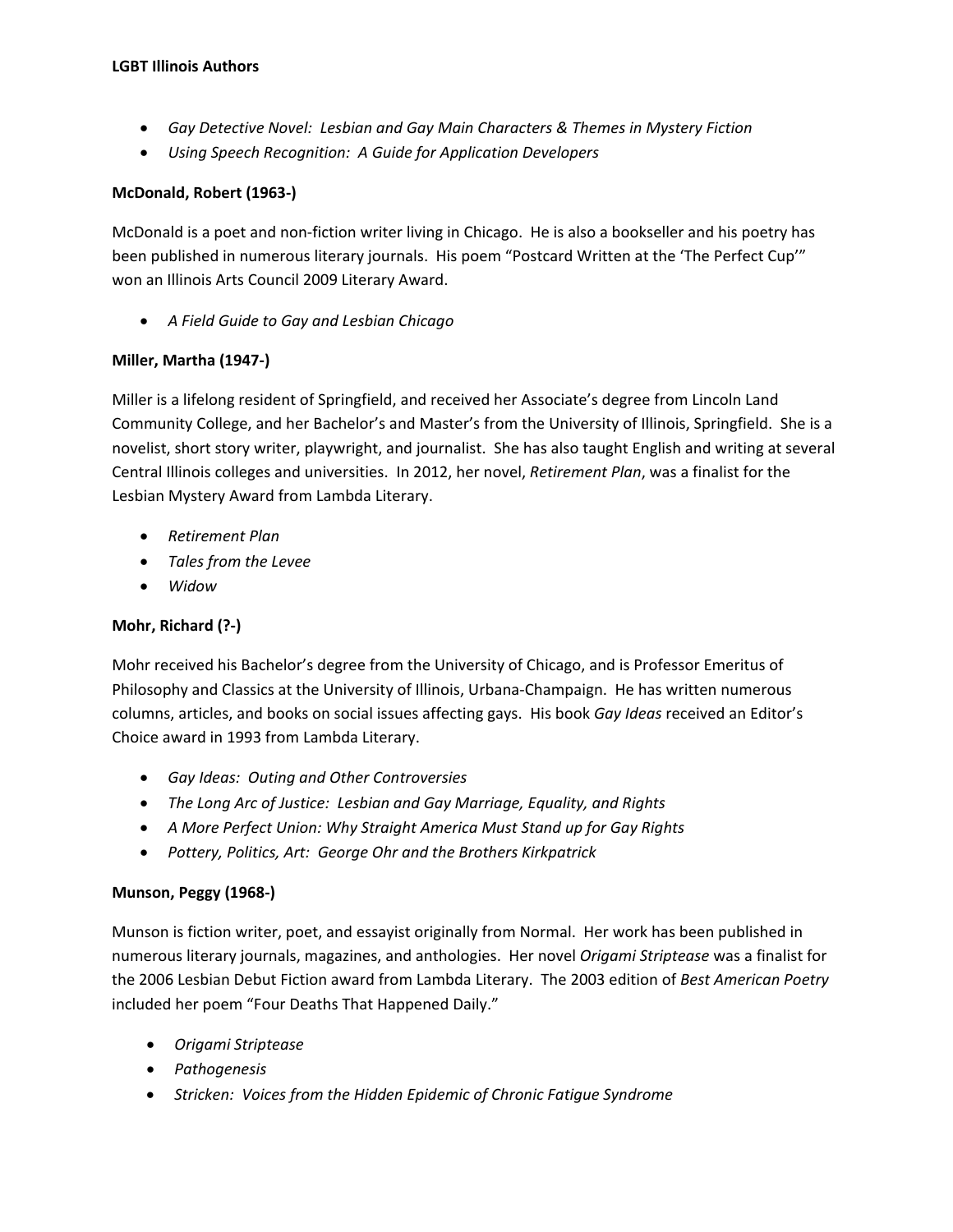## **Nasim, Ifti (1946-2011)**

Nasim was a poet who came to the United States from his native Pakistan in 1971 and eventually moved to Chicago in 1974. In 1996, he was inducted into the Chicago Gay and Lesbian Hall of Fame, partly for his poetry, and partly for co-founding Sangat/Chicago, and organization to help South Asian gays and lesbians. In 1994 Chicago's South Asian Family Services presented him with the Rabindranath Tagore Award for his poetic work.

- *Abdoz*
- *Myrmecophile*
- *Narman*

# **Obejas, Achy (1956-)**

Obejas is an award-winning writer, journalist, and translator who left her native Cuba at age 6, eventually moving to Chicago after graduating from college in 1979. As a journalist, she has written for numerous publications including the *Chicago Tribune*, *Windy City Times*, and the *Chicago Reader*, winning a 2001 Pulitzer Prize for Explanatory Reporting as part of the *Tribune* team. She was a 2010 inductee into the Chicago Gay and Lesbian Hall of Fame and has won numerous awards for her writing including two Lambda Literary Awards for Lesbian Fiction in 1997 and 2002.

- *Days of Awe*
- *Memory Mambo*
- *Ruins*

# **Orner, Eric (?-)**

Orner was born in Chicago, and grew up in Highland Park. He is a cartoonist, best known for his comic strip, *The Mostly Unfabulous Social Life of Ethan Green*, which he drew between 1989 and 2005, and at its peak appeared in around 100 gay and alternative weeklies across the United States and Canada. It was adapted into a 2005 feature film of the same name. He was a finalist for the Lambda Literary Award for Humor in 1993 and 2000. His cartoon story "Weekends Abroad" was selected for the *Best American Comics 2011* anthology.

- *The Completely Unfabulous Social Life of Ethan Green*
- *Ethan Exposed*
- *The Mostly Unfabulous Social Life of Ethan Green*

# **Purdy, James (1914-2009)**

Purdy lived in Chicago, and received his MA in English from the University of Chicago. He was a novelist, short story writer, poet, and playwright. Though acclaimed by fellow writers, he was not widely read by the general public, and was relatively unknown throughout most of his life. In 2005, his novel, *Eustace Chisholm and the* Works, was given the Clifton Fadiman Medal for Excellence in Fiction, nearly 40 years after its publication. In 1985, his novel, *On Glory's Course* was a finalist for the PEN/Faulkner Award, and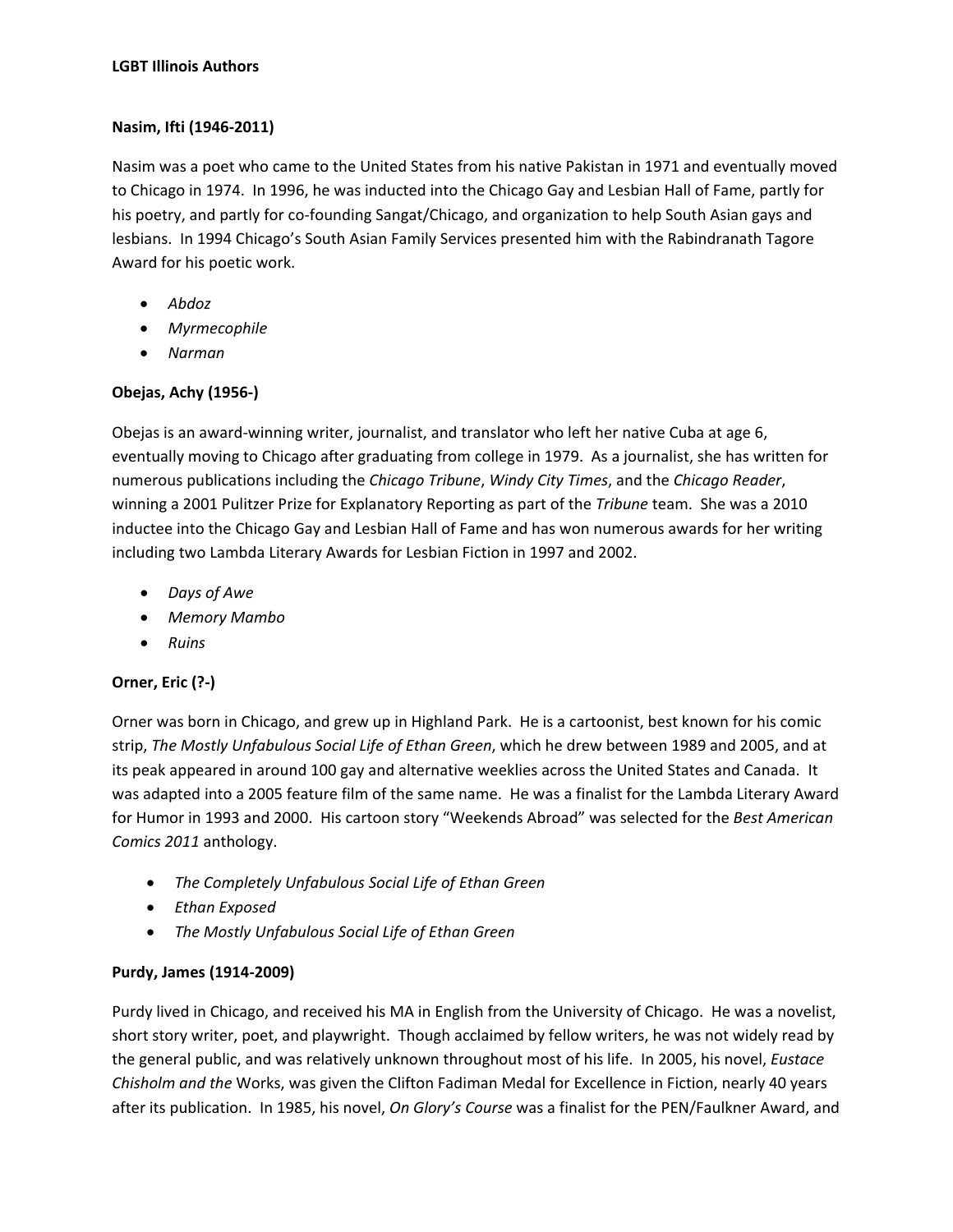in 1993 he was awarded the Morton Dauwen Zabel Award by the American Academy of Arts and Letters.

- *63: Dream Palace*
- *Cabot Wright Begins*
- *Children is All*
- *Eustace Chisholm and the Works*
- *On Glory's Course*

## **Ramirez-Valles, Jesus (?-)**

Ramirez-Valles is a Professor of Community Health Sciences at the University of Illinois at Chicago. His research interests include health promotion, community organizing, sociology of health, race, gender, sexual orientation, and Latinos.

• *Companeros: Latino Activists in the Face of AIDS*

## **Rapp, Anthony Deane (1971-)**

Rapp is an actor, born and raised in Chicago. He has appeared in numerous plays, television shows, and films, but is probably best known for originating the role of Mark Cohen in the Tony Award-winning musical *Rent*.

• *Without You: a Memoir of Love, Loss, and the Musical "Rent"*

## **Robinson, John Eric (1965-)**

Robinson is a writer and professor, born and raised in Alton. He has taught at several St. Louis area colleges, and is currently an Assistant Professor of History at St. Louis College of Pharmacy. He won a 2005 Illinois Arts Council Literary Award for his creative nonfiction, the 2014 award for Gay literature at the San Francisco Book Festival, and his novel *Skip Macalester* was named a "paperback pick" by the American Booksellers Association.

- *The Day Riders and Other Stories: a Collection*
- *Skip Macalester*

## **Rodi, Robert (1956-)**

Rodi is a novelist, playwright, essayist, and comic book writer living in Chicago. His early novels were satires of the gay scene in Chicago. He has written comic books for both Marvel and the DC Comics imprint Vertigo.

- *Bitch Goddess*
- *Fag Hag*
- *What They Did to Princess Paragon*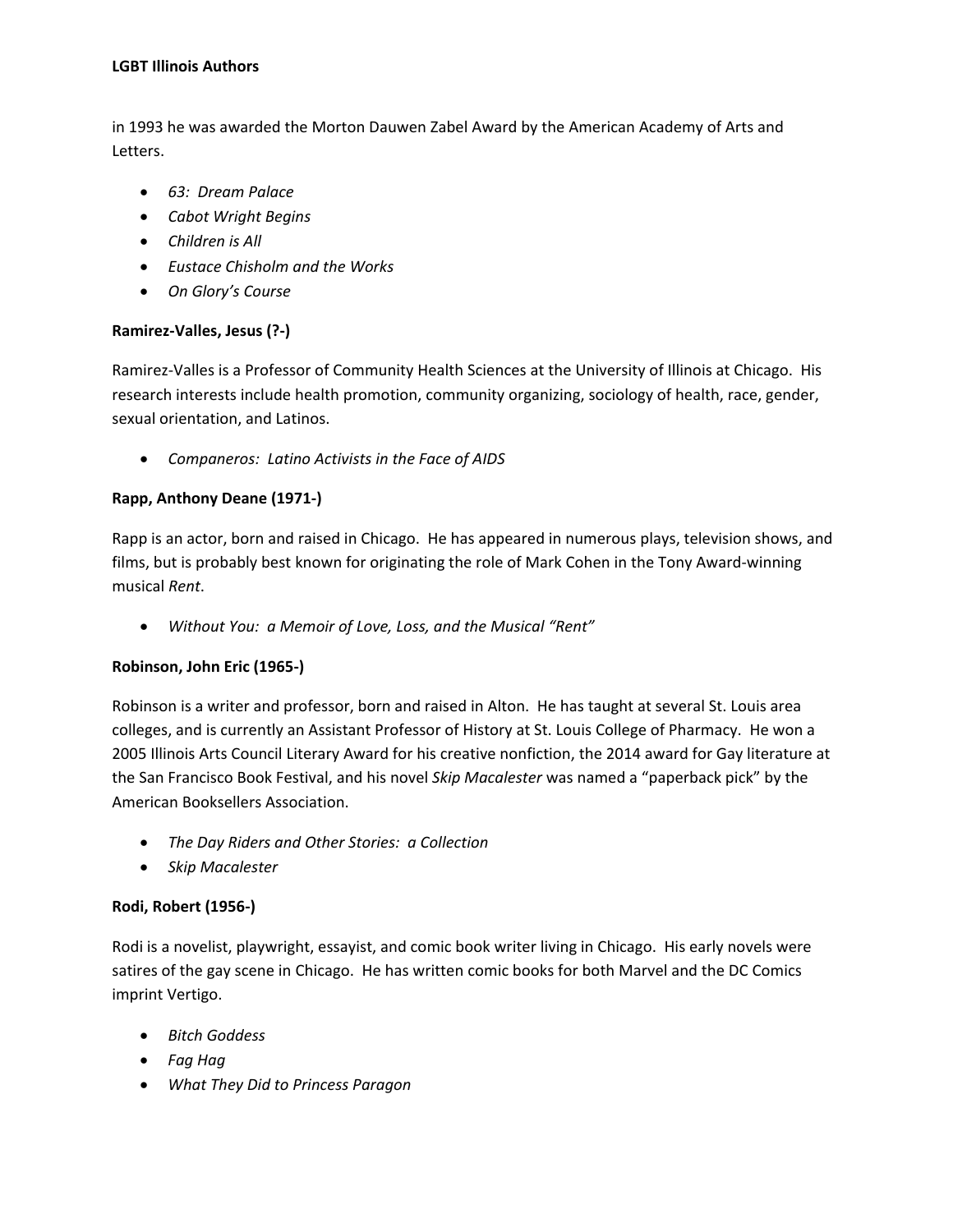## **Salach, Cin (1962?-)**

Salach is a Chicago poet. She has collaborated with artists in other mediums including musicians, dancers, photographers, and video artists. Her work has been published in a wide variety of journals and anthologies.

- *Looking for a Soft Place to Land*
- *When I am Yes*

## **Savage, Dan (1964-)**

Savage is an author, journalist, and activist, born and raised in Chicago. He is best known for his syndicated sex-advice column *Savage Love*, which he has been writing since 1991. He won a PEN West Award for Excellence in Creative Nonfiction in 1999 and a Humor Award from Lambda Literary in 2003. In 2010, he and his husband, Terry Miller, started the It Gets Better Project, a nonprofit helping to prevent suicide among LGBT youth.

- *American Savage: Insights, Slights, and Flights on Faith, Sex, Love, and Politics*
- *The Kid: What Happened After MY Boyfriend and I Decided to go Get Pregnant*
- *Savage Love: Straight Answers from America's Most Popular Sex Columnist*

## **Schuyler, James Marcus (1923-1991)**

Schuyler was an award-winning poet from Chicago. After eventually settling in New York City, he became a central figure in the New York School, an informal group of poets, painters, dancers, and musicians, active in the city in the 1950s and 60s. He was awarded Guggenheim and American Academy of Poets fellowships, and among the awards he received were the 1961 Longview Foundation Award, the 1969 Frank O'Hara Prize for Poetry, the Gay Men's Poetry Award from Lambda Literary in 1994, and the Pulitzer Prize for Poetry in 1981.

- *Collected Poems*
- *Freely Espousing: Poems*
- *The Morning of the Poem*

## **Seaton, Maureen (1947-)**

Seaton is a poet and educator who taught at Columbia College in Chicago and at the Art Institute of Chicago. She currently teaches creative writing at the University of Miami. She has had been published in numerous anthologies and journals including *The Best American Poetry*, *The Atlantic Monthly*, *Prairie Schooner*, and *Paris Review*. Among the awards she's won are the Eighth Mountain Poetry Prize, the Iowa Poetry Prize, the Publishing Triangle's Audre Lorde Award, and the Lesbian Poetry and Lesbian Memoir/Biography Awards from Lambda Literary.

- *Fear of Subways*
- *Furious Cooking*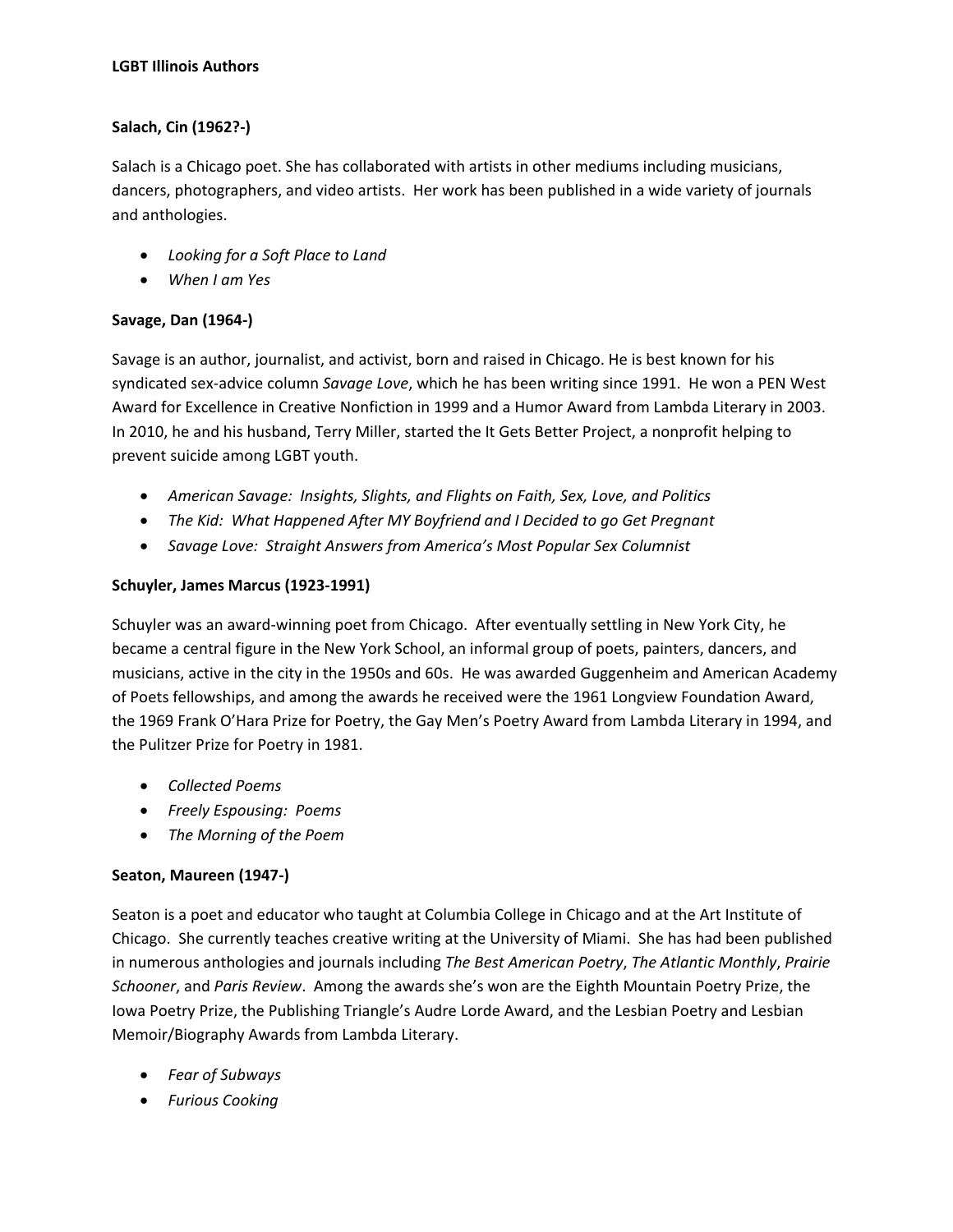- *The Sea Among the Cupboards*
- *Sex Talks to Girls*

#### **Sedaris, David (1956-)**

Sedaris is an author, humorist, and radio commentator, who lived in Chicago and graduated from the School of the Art Institute of Chicago. He first gained notoriety on the Chicago radio program *The Wild Room*. His successes there lead to regular appearances on National Public Radio reading selections from his diary. He won Humor Awards from Lambda Literary in 2001 and 2005, and the James Thurber Prize for American Humor in 2001. In 2004 he was nominated for the Grammy Award for Best Spoken Word Album and for Best Comedy Album.

- *Barrel Fever*
- *Dress Your Family in Corduroy and Denim*
- *Me Talk Pretty One Day*
- *The Santaland Diaries*

## **Shapiro, Gregg (?-)**

Shapiro is a poet and journalist who lived in Chicago. He is an influential literary and musical critic, and his work has been featured in numerous journals, magazines, and newspapers. In 1999 he was inducted into the Chicago Gay and Lesbian Hall of Fame.

- *Gregg Shapiro: 77*
- *Lincoln Avenue: Chicago Stories*
- *Protection*

## **Shelby, R. Dennis (?-)**

Shelby is Professor Emeritus at the Institute for Clinical Social Work in Chicago. He is also on the faculty of the Chicago Institute for Psychoanalysis. Among his areas of expertise are psychotherapy, psychoanalysis, long term HIV infection, and issues related to sexual orientation.

- *If a Partner has AIDS: Guide to Clinical Intervention for Relationships in Crisis*
- *People with HIV and Those Who Help Them: Challenges, Integration, Intervention*

#### **Shilts, Randy (1951-1994)**

Shilts was a bestselling author and journalist who grew up in Aurora. As a journalist he worked for several Bay Area television stations and wrote most notably for *The Advocate* and *The San Francisco Chronicle*. He received an ALA Stonewall Award in 1988 and a Gay Men's Studies Award from Lambda Literary in 1994. *And the Band Played On*, his critically-acclaimed chronicling of the beginning and spread of the AIDS virus was used as the basis for an Emmy-winning HBO movie.

• *And the Band Played On*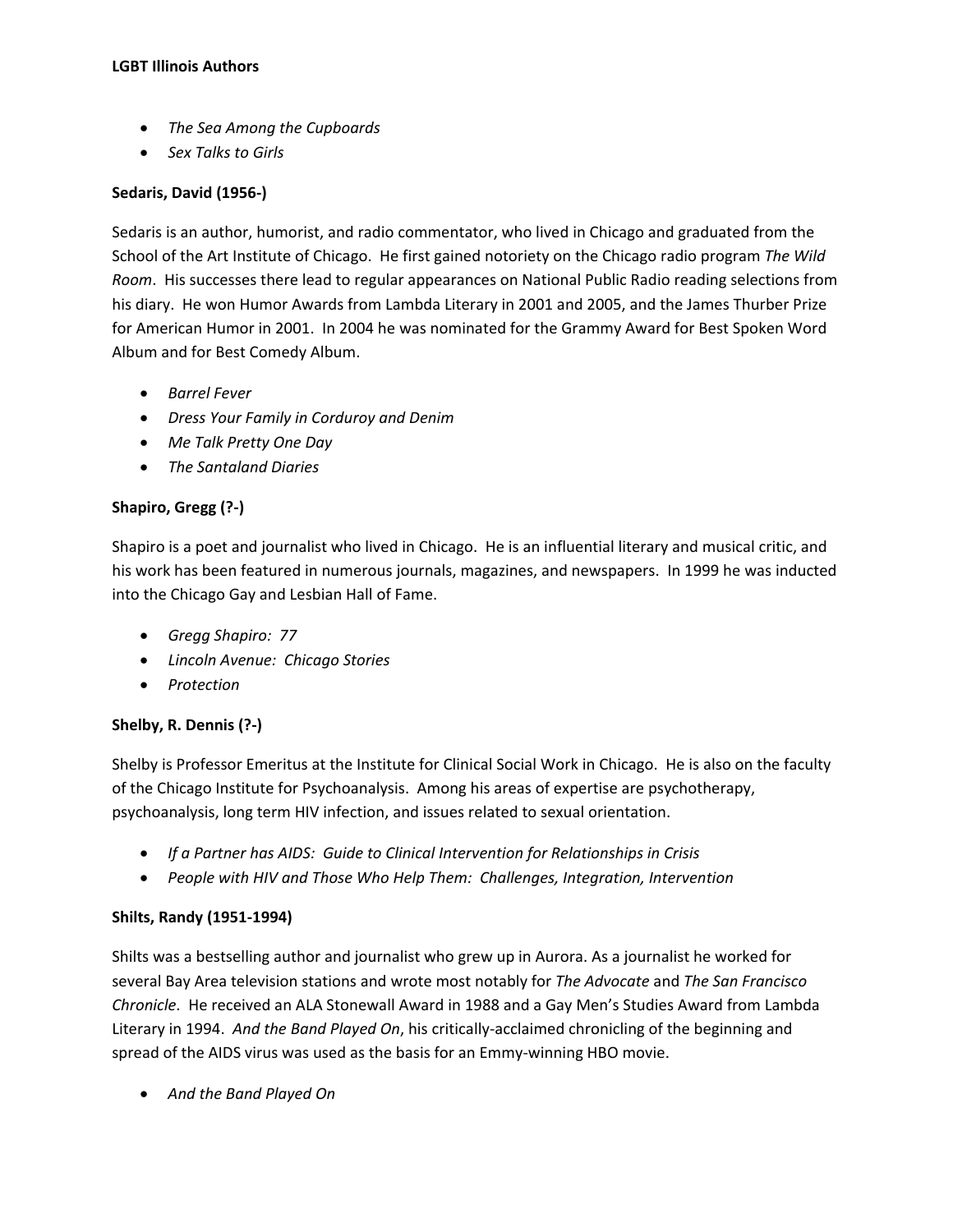- *Conduct Unbecoming: Gays and Lesbians in the U.S. Military*
- *The Mayor of Castro Street: The Life and Times of Harvey Milk*

#### **Sinclair, April (1953-)**

Sinclair is a novelist, born and raised in Chicago. Her debut novel, *Coffee Will Make You Black*, won the Carl Sandburg Award and was included on the Best Books for Young Adults by the American Library Association.

- *Ain't Gonna Be the Same Fool Twice*
- *Coffee Will Make You Black*
- *I Left My Back Door Open*

#### **Spangler, Rachel (?-)**

Spangler is a novelist and graduate of Illinois State University. Her first two novels won Golden Crown Literary Society Awards, the first, *Learning Curve,* for Debut Author, and the second, *Trails Merge*, for Traditional Contemporary Romance.

- *Learning Curve*
- *The Long Way Home*
- *Trails Merge*

## **Steward, Samuel (1909-1993)**

Steward was a tattoo artist, poet, non-fiction writer and novelist who lived in Chicago. He wrote under his own name as well as a variety of pseudonyms, most notably Phil Sparrow and Phil Andros.

- *The Greek Way*
- *Stud*
- *When in Rome, Do…*

## **Tanner, Edward Everett III (1921-1976)**

Tanner was an author, born in Chicago and raised in Evanston. He is better known by his pen names, Patrick Dennis and Virginia Rowans. His novel, *Auntie Mame*, was one of the bestselling American books of the 20<sup>th</sup> century. It was later adapted into a stage play, a film, a stage musical, and a film musical. He was the first writer to have three books on the *New York Times* bestseller list at the same time.

- *Around the World with Auntie Mame*
- *Auntie Mame*
- *Guestward, Ho!*
- *Little Me: the Intimate Memoirs of that Great Star of Stage, Screen and Television, Belle Poitrine*
- *The Loving Couple: His (and Her) Story*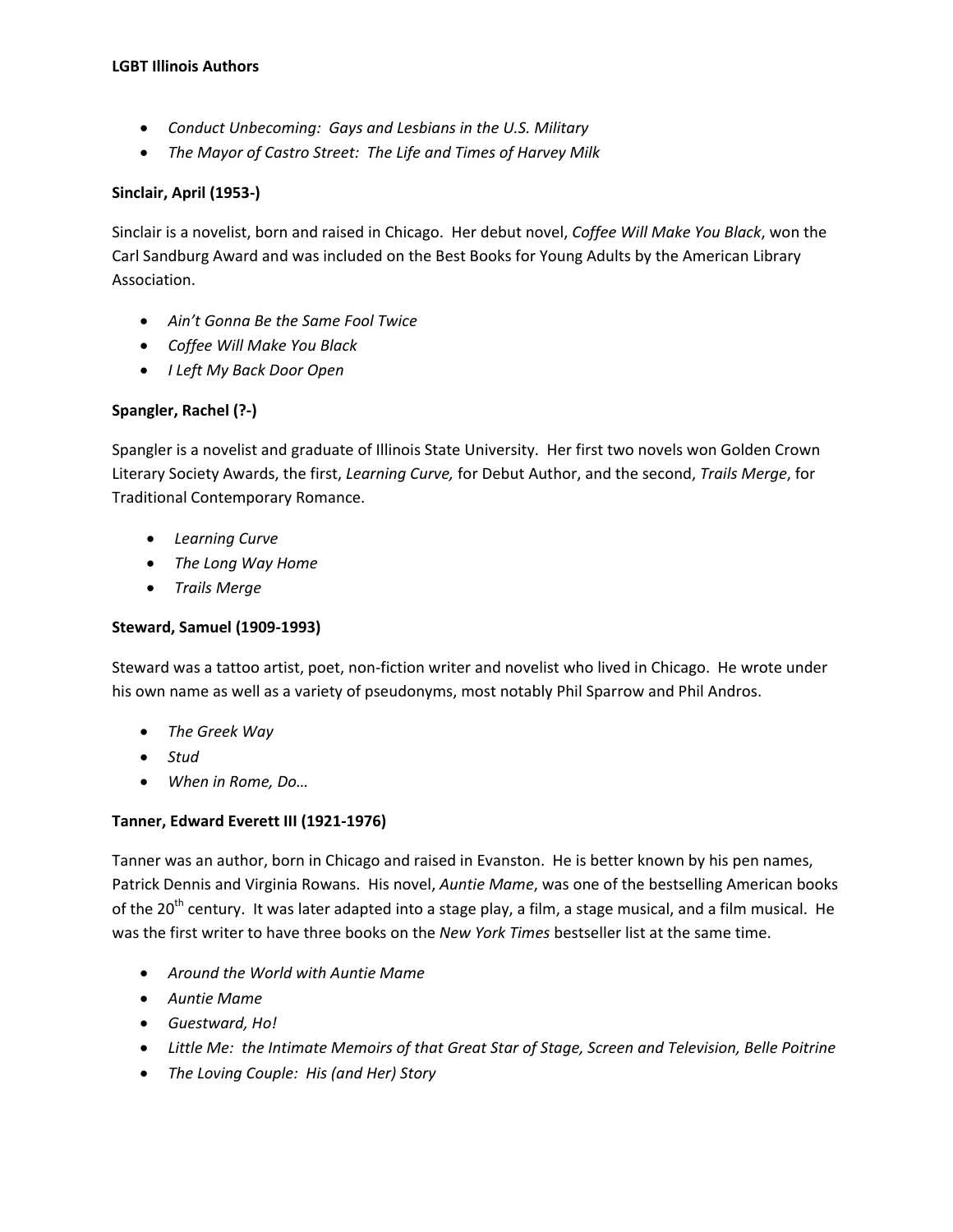# **Tsui, Kitty (1952-)**

Tsui is an activist, writer, and poet who lived in Chicago after moving to the United States from her native Hong Kong. Her poetry and prose has been included in numerous anthologies.

- *Breathless*
- *Nightvision*
- *Sparks Fly*
- *Words of a Woman Who Breathes Fire: Poetry and Prose*

## **Weldy, Ann (1932-)**

Weldy is a novelist, born in Joliet and raised in Hinsdale, who writes under several pen names, mostly notably Ann Bannon. Between 1957 and 1962 she wrote a series of lesbian pulp fiction novels known as the "Beebo Brinker Chronicles" that earned her the title "Queen of Lesbian Pulp Fiction." In 2005 she received the Trailblazer Award from the Golden Crown Literary Society and in 2008 received the Pioneer Award from the Lambda Literary Foundation.

- *Beebo Brinker*
- *I Am a Woman*
- *Journey to a Woman*
- *Odd Girl Out*
- *Women in the Shadows*

## **White, Edmund (1940-)**

White is a novelist, essayist, and memoirist who grew up in Chicago. He is a Professor of Creative Writing at Princeton University's Lewis Center for the Arts. Among the awards he has won are a Ferro-Grumley Award from the Publishing Triangle, a National Book Critics Circle Award, a Gay Men's Fiction Award, and a Gay Men's Biography/Autobiography, both from Lambda Literary.

- *The Beautiful Room is Empty*
- *A Boy's Own Story*
- *The Farwell Symphony*
- *Genet*
- *The Married Man*

## **Mary Wings (1949-)**

Wings is a writer, artist, and musician, born and raised in Chicago. In 1973 she published *Come Out Comix*, notable as the first lesbian underground comic book. She is best known for her Emma Victor series of mystery novels. In 1994 she received the Lesbian Mystery Award from Lambda Literary.

- *Come Out Comix*
- *Divine Victim*